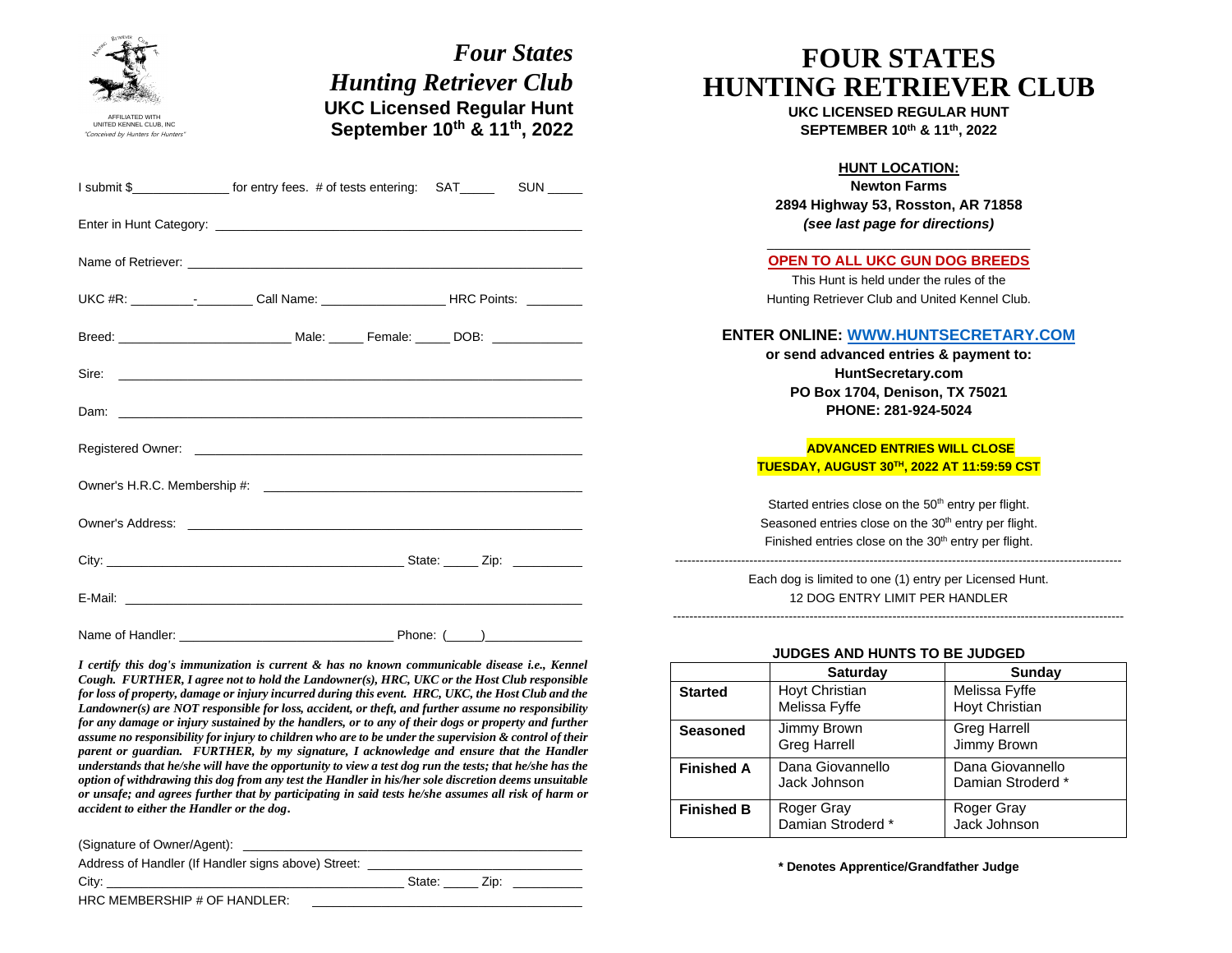### **HUNT SCHEDULE & ENTRY FEES**

Tests start at 7:30 AM

| Started  | \$50.00 |
|----------|---------|
| Seasoned | \$65.00 |
| Finished | \$75.00 |

Add \$5 for each entry for NON-UKC Registered Dogs Registration number MUST be provided. Add \$5 for EACH Seasoned/Finished/Upland entry of dogs Whose owners are NOT HRC members.

## **COURSES**

Ducks will be used in all Hunts. Clothing worn in retrieving hunt tests by judges, hunt marshals, gunners and handlers must be full camouflage per the Clothing Policy stated in the current HRC Rulebook. Bring knee/hip waders for Seasoned & Finished.

## **PRIZES to UKC Registered Dogs**

(and dogs registered with UKC within 60 days of this event) United Kennel Club Championship Points 5 UKC Championship points for Started 10 UKC Championship points for Seasoned 15 UKC Championship points for Finished Rosette Ribbons in all Categories

### **MOTEL ACCOMMODATIONS**

Hampton Inn & Suites 2700 North Hervey, Hope, AR 71801 870-777-4567 (Pet friendly)

Holiday Inn Express 2600 North Hervey, Hope, AR 71801 870-722-6262

Best Western 1800 Holiday Drive, Hope, AR 71801 870-777-9222 (Pet friendly)

Hampton Inn 128 HWY 79 Bypass North, Magnolia, AR 71753 870-234-1800

**MEALS \*\*\* TBD – PLEASE PLAN ACCORDINGLY \*\*\***

## **HUNT SECRETARY**

Genia Harrell 1560 Columbia Rd 44 Emerson, AR 71740 Phone: 870-904-3709 or [geniaharrell29@gmail.com](mailto:geniaharrell29@gmail.com)

### **HUNT CHAIRPERSON**

Glen Scarborough Phone: 903-276-6817 o[r sleepyg98@yahoo.com](mailto:sleepyg98@yahoo.com)

## **HUNT COMMITTEE**

Doug Attaway Brett Swanger Glen Scarborough Curtis Treadway Larry Fyffe Nathan Sloan

### **SCRATCHES**

Scratches require veterinarian's certificate. (Illness, Injury or Bitch in Season)

#### **OFFICIAL GUNNER Steve Lach**

**GAME STEWARD Brett Swanger**

## **HUNT VETERINARIAN:**

Damian Stroderd, DVM BYREVIEW VETERINARY CLINIC 3207 Hwy 67 W, Hope, AR 71801 870-777-6774

*Hunting Retriever Club, Inc. complies with [Americans with Disabilities Act.](https://www.ada.gov/ada_intro.htm)*

*If you require an accommodation, please contact the Hunt Secretary for this club's hunt test.* 

## **REMEMBER GUN SAFETY & SPORTSMANSHIP**

## **PLEASE SEE NEXT PAGE FOR HUNT LOCATION & DIRECTIONS**